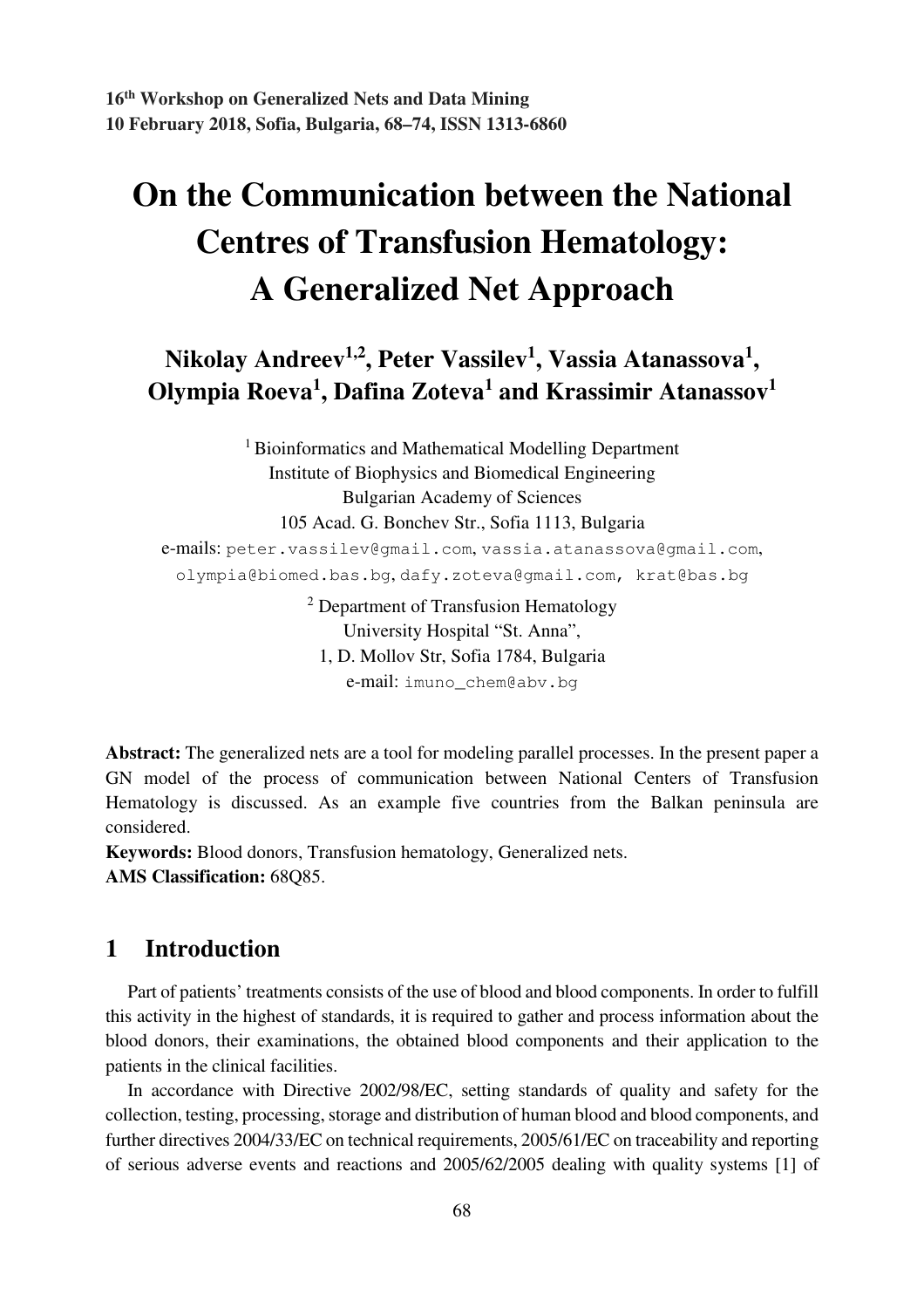paramount importance is: (i) the possibility for access to current information regarding the donors at all times, which ensures the safety of the blood donation and of the donated blood; (ii) guaranteeing standardization and traceability of the procedures for the diagnosis, processing, storage and dispatch of blood and blood components; (iii) information for the availability of blood and blood components and their location at all times; (iv) creation of registries of blood donors and blood components; and last but not least (v) the automation of transfusion supervision activities.

On the territory of almost all countries there are built automated information systems centres and departments of transfusion hematology, which make it possible to work with the data of blood collection, diagnostics, processing, storage and dispatch of blood and blood components in real time from anywhere in the country.

In the present paper an idea for the creation of common information system between National Centers of Transfusion Hematology (NCTH). As an example, a case involving several neighboring countries on the Balkan peninsula – Bulgaria, Greece, Macedonia (the former Yugoslav Republic of Macedonia - FYROM), Romania and Serbia is considered.

At the present moment in Bulgaria (see [2]) there is one of the best on the Balkan peninsula National automated information system (NAIS). Using a database all five centres of transfusion hematology (CTH) and 23 departments of transfusion hematology (DTH) at the Multiprofile Hospital for Active Treatment (MHAT) have real-time connection for the examinations of each blood donor candidate. In addition all CTHs have databases from the processed donor blood, as well as the direction of the dispatched components.

In Greece (see [3]) there is no centralized donor system. There are in total 97 departments in which blood maybe donated, including hospital. The donated blood is diagnosed and processed in 4 CTH and in the Hellenic National Blood Transfusion Center.

In Macedonia (see [2]) the existing 22 centres are united in a blood transfusion system which encompasses the entire country. It consists of National institute of transfusion medicine, 3 regional centres and 18 hospital units. It is independent from organizational and financial point of view, but completely integrated in the country's healthcare system.

The Romanian blood transfusion system (see [2]) is organized in 41 districts, as well as the municipality of Bucharest – with its own administrative unit. Every district has a blood transfusion centre, an institution which collects, tests, processes and stores blood/blood components and distributes them to authorized hospitals.

The blood system in Serbia (see [4]) is decentralized and is currently organized in three levels: 3 Blood -transfusion institutes: 1 national and 2 regional, within university centres; 44 Blood transfusion centres within various health care facilities (hospitals, health care centres, clinical centre); 70 Blood transfusion departments/laboratories within hospitals, clinics and institutes.

The previously mentioned National centres ensure the collection, processing and the delivery of blood on the territory of the respective country. But with the occurrence of emergency situations (including many injured), special circumstances (epidemics, mass vaccinations), or rare blood group antigens, an unforeseen need for blood may arise. The fast depletion of the existing blood reserves may lead to lack of blood for other patients, who are in need of such, for instance, emergency transfusion (obstetrics, surgery, trauma) or regular transfusion (thalassemia, haemophilia). The developed countries with well structured healthcare systems and hemotranfusion services, based on voluntary blood donations, are usually capable to meet the demand for blood/blood components. The developing countries are commonly struggling with chronic insufficiency of blood. In such cases, there is a need for a unified structure of Transfusion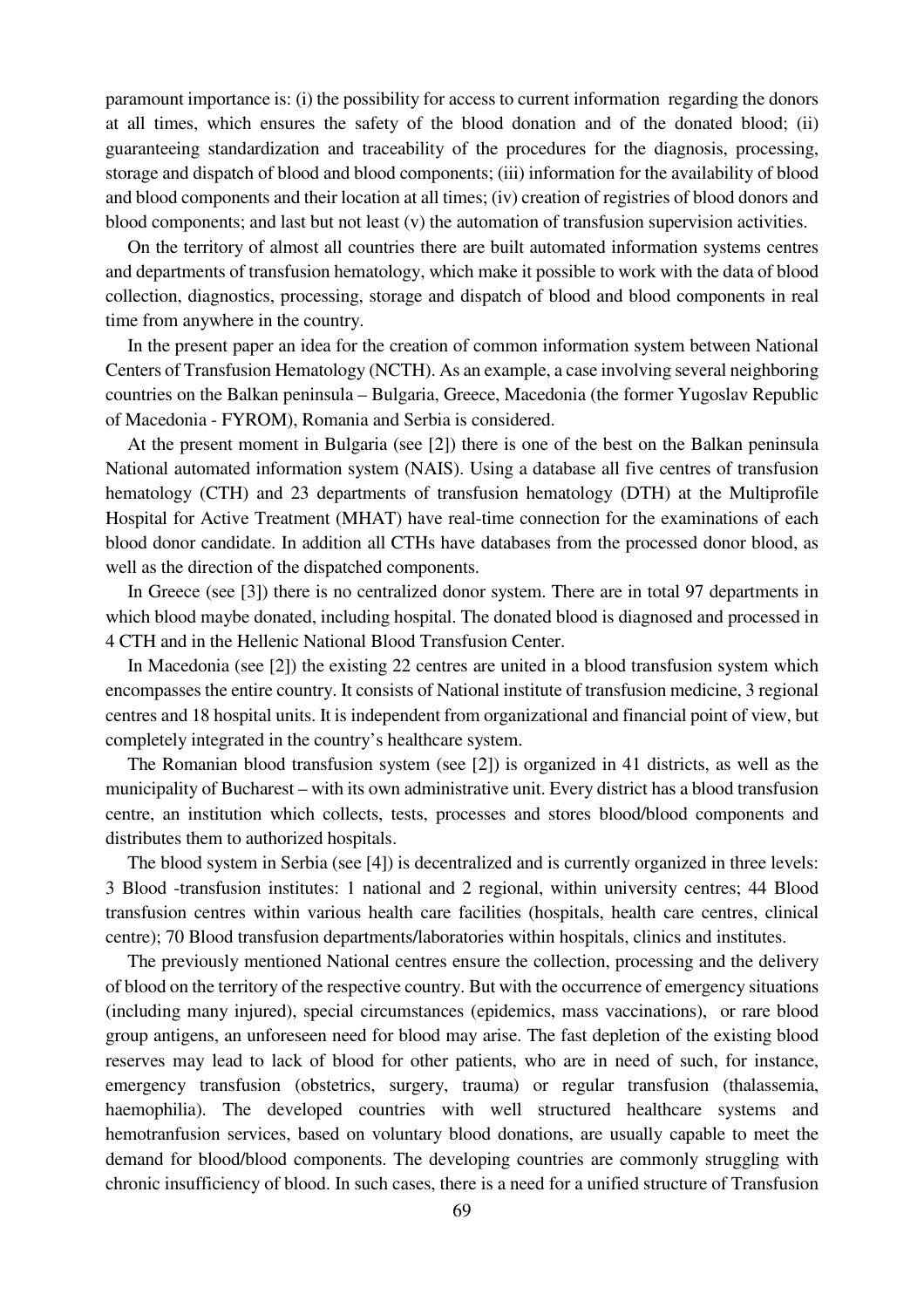hematology, ensuring the connection between the national blood transfusion centres of each country to provide blood components to a patient in need and especially between neighboring countries. There is currently no such structure to connect the aforementioned five countries of the Balkan Peninsula.

In the present paper we use a simpler form of a Generalized Net (GN; see [5, 6, 7] and the Appendix), that in [5, 6] is called a reduced GN.

# **2 Generalized Net Model of a Common Information System among NCTHs**

The current GN model aims to illustrate how collaboration could be carried out between neighboring countries to provide blood components to a patient in need.

When there is a request for blood component for a particular patient with specific antigenic formula, which is currently unavailable in the CTH inside the country, it can be forwarded to the closest neighboring country in the Balkans.

The model provides the means to choose the shortest route for the delivery of the considered blood component, as well as which CTH it will be taken from.

The GN-model, describing the communication between NCTHs of five countries on the Balkan peninsula, is presented in Fig. 1.

We have five transitions *B*, *G*, *M*, *R* and *S*, representing the corresponding countries of the Balkan Peninsula – Bulgaria (*B*), Greece (*G*), Macedonia (*M*), Romania (*R*) and Serbia (*S*). Each transition represents the transfusion system of the corresponding country.

In each transition, of the respective country, permanently stays a token with initial and current characteristics (following the requirements from [8])

"information for current state of available blood components and

current needed blood components in country *X*",

as follows, in place  $b_5 - \beta$  – token in place  $g_3 - \gamma$  – token in place  $m_4 - \mu$  – token, in place  $r_3 - \rho$  – token and in place  $s_4 - \sigma$  - token, where  $X \in \{B, G, M, R, S\}.$ 

When blood components are needed in the respective country the tokens  $\beta$ ,  $\gamma$ , $\mu$ , $\rho$ ,  $\sigma$ , split into four tokens – the original token  $\omega \in {\beta, \gamma, \mu, \rho, \sigma}$  and its copies  $\omega_1$ ,  $\omega_2$ ,  $\omega_3$ ,  $\omega_4$  which have characteristics

"Request for needed blood components from country X to the other four countries".

When such token from *X* transition enters the fifth place of each one (*Y)* remaining transitions, it directly unites with corresponding token of the transition *Y*.

Let  $P(X, Y)$  denote the predicate

 $P(X, Y)$  = "The NCTH of country *X* asks for concrete blood components from

NCTH of country *Y*" or "There is answer from NCTH of country *X* to received request for concrete blood components from NCTH of country *Y*",

where variables *X* and *Y* have obtained the corresponding values *B*, *G*, *M*, *R* and *S*, and obviously *X*≠*Y*.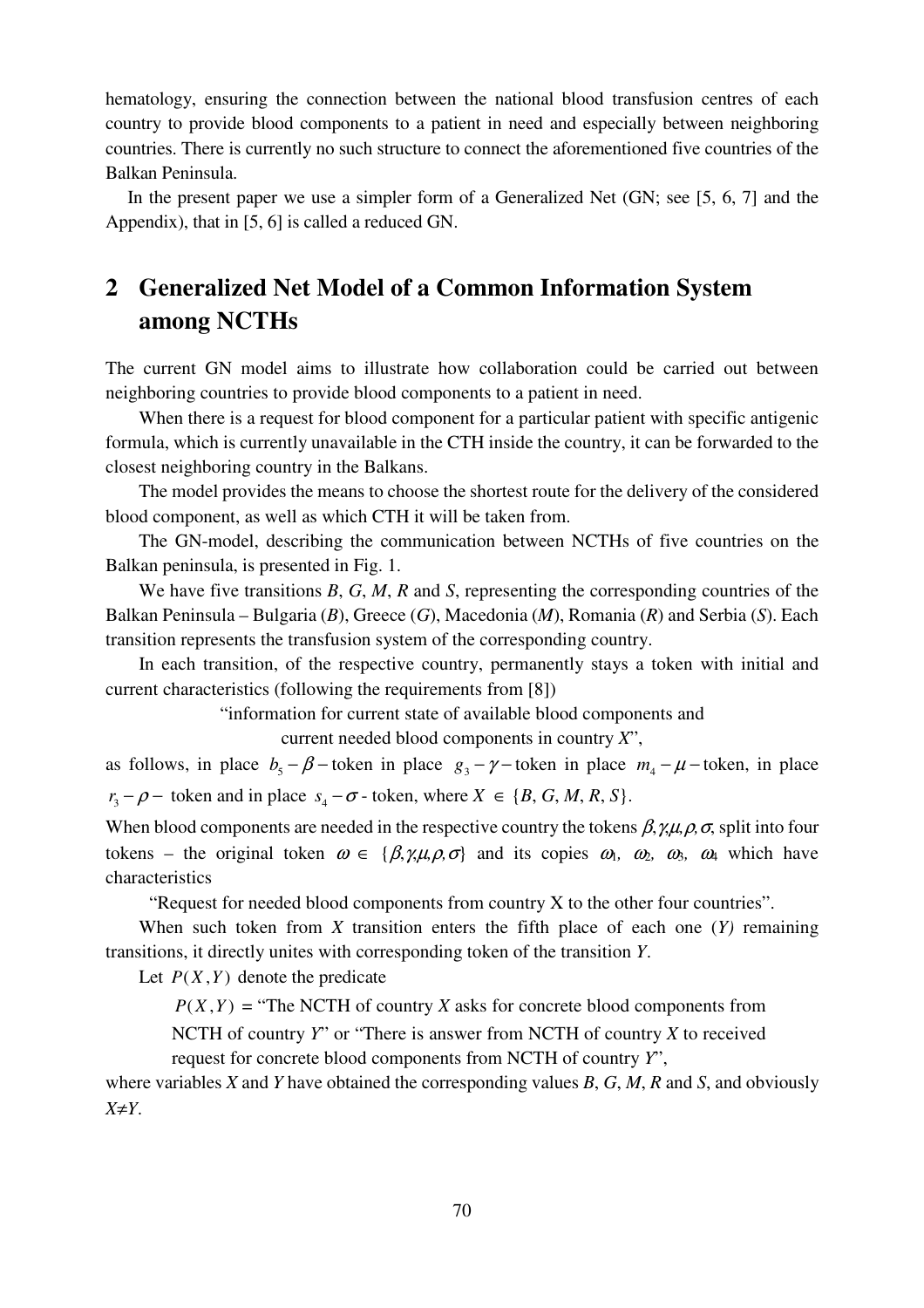

Figure 1 Generalized net model of the communication between NCTHs of five countries on the Balkan peninsula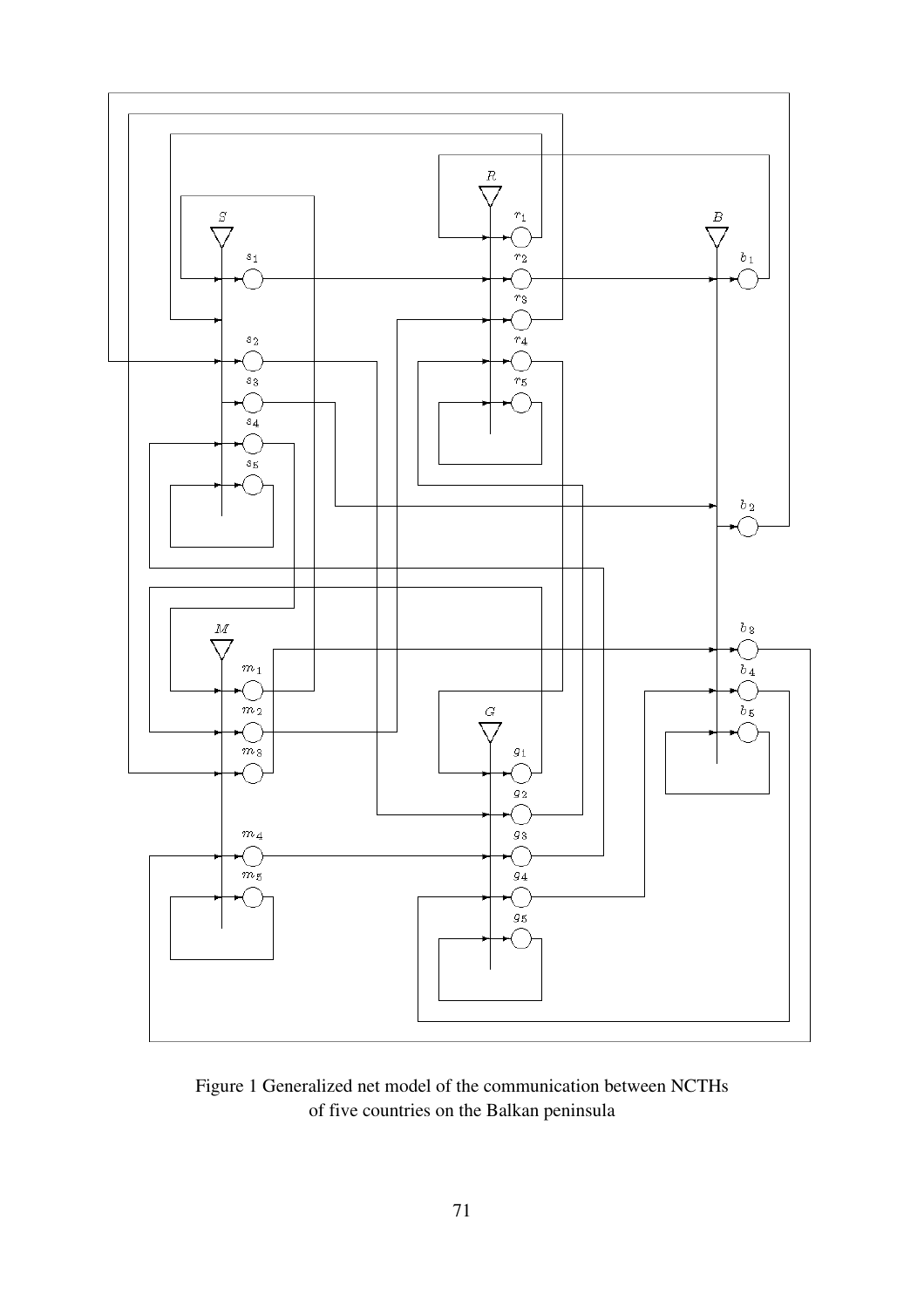The form of the transition *B* of the GN-model is:

$$
B = \langle \{ g_4, m_3, r_2, s_3, b_5 \}, \{ b_1, b_2, b_3, b_4, b_5 \}, r_B \rangle
$$

where

$$
r_B = \frac{b_1}{b_5} = \frac{b_2}{P(B,R) - P(B,S) - P(B,M) - P(B,G) \quad true}{\int_{B_4}^{B_5} f \, ds}.
$$
\n
$$
r_B = \frac{b_1}{P(B,R) - P(B,S) - P(B,M) - P(B,G) \quad true}{\int_{B_3}^{B_4} f \, ds}.
$$
\n
$$
r_B = \frac{b_2}{f}.
$$
\n
$$
r_B = \frac{b_3}{f}.
$$
\n
$$
r_B = \frac{f}{f}.
$$
\n
$$
r_B = \frac{f}{f}.
$$
\n
$$
r_B = \frac{f}{f}.
$$
\n
$$
r_B = \frac{f}{f}.
$$
\n
$$
r_B = \frac{f}{f}.
$$
\n
$$
r_B = \frac{f}{f}.
$$
\n
$$
r_B = \frac{f}{f}.
$$
\n
$$
r_B = \frac{f}{f}.
$$
\n
$$
r_B = \frac{f}{f}.
$$
\n
$$
r_B = \frac{f}{f}.
$$
\n
$$
r_B = \frac{f}{f}.
$$
\n
$$
r_B = \frac{f}{f}.
$$
\n
$$
r_B = \frac{f}{f}.
$$
\n
$$
r_B = \frac{f}{f}.
$$

The form of the transition *G* of the GN-model is:

$$
G = \langle \{b_4, g_5, m_4, r_4, s_2\}, \{g_1, g_2, g_3, g_4, g_5\}, r_G \rangle,
$$

where

|  |                                                                                                                                                                                                                                                                                                                                     | $g_3$ |  |
|--|-------------------------------------------------------------------------------------------------------------------------------------------------------------------------------------------------------------------------------------------------------------------------------------------------------------------------------------|-------|--|
|  |                                                                                                                                                                                                                                                                                                                                     |       |  |
|  |                                                                                                                                                                                                                                                                                                                                     |       |  |
|  |                                                                                                                                                                                                                                                                                                                                     |       |  |
|  |                                                                                                                                                                                                                                                                                                                                     |       |  |
|  | $\begin{array}{ c cccc } \hline g_1 & g_2 & g_3 & g_4 & g_5 \\ \hline b_4 & false & false & false & false & true \\ g_5 & P(G,M) & P(G,R) & P(G,S) & P(G,B) & true \\ m_4 & false & false & false & false & true \\ r_4 & false & false & false & false & true \\ s_2 & false & false & false & false & true \\ \hline \end{array}$ |       |  |

The form of the transition *M* of the GN-model is:

$$
M = \langle \{b_3, g_1, m_5, r_1, s_4\}, \{m_1, m_2, m_3, m_4, m_5\}, r_M \rangle
$$

where

$$
r_M = \frac{m_1}{b_3} \frac{m_2}{false} \frac{m_3}{false} \frac{m_4}{false} \frac{m_5}{true}.
$$
  
\n
$$
g_1 = \frac{g_1}{true} \frac{false}{false} \frac{false}{false} \frac{false}{false} \frac{true}{true}.
$$
  
\n
$$
r_1 = \frac{false}{false} \frac{false}{false} \frac{false}{false} \frac{false}{true} \frac{true}{true}
$$
  
\n
$$
s_4 = false \frac{false}{false} \frac{false}{false} \frac{false}{false} \frac{true}{true}
$$

The form of the transition *R* of the GN-model is:

$$
R = \langle \{b_1, g_2, m_2, r_5, s_1\}, \{r_1, r_2, r_3, r_4, r_5\}, r_6 \rangle,
$$

where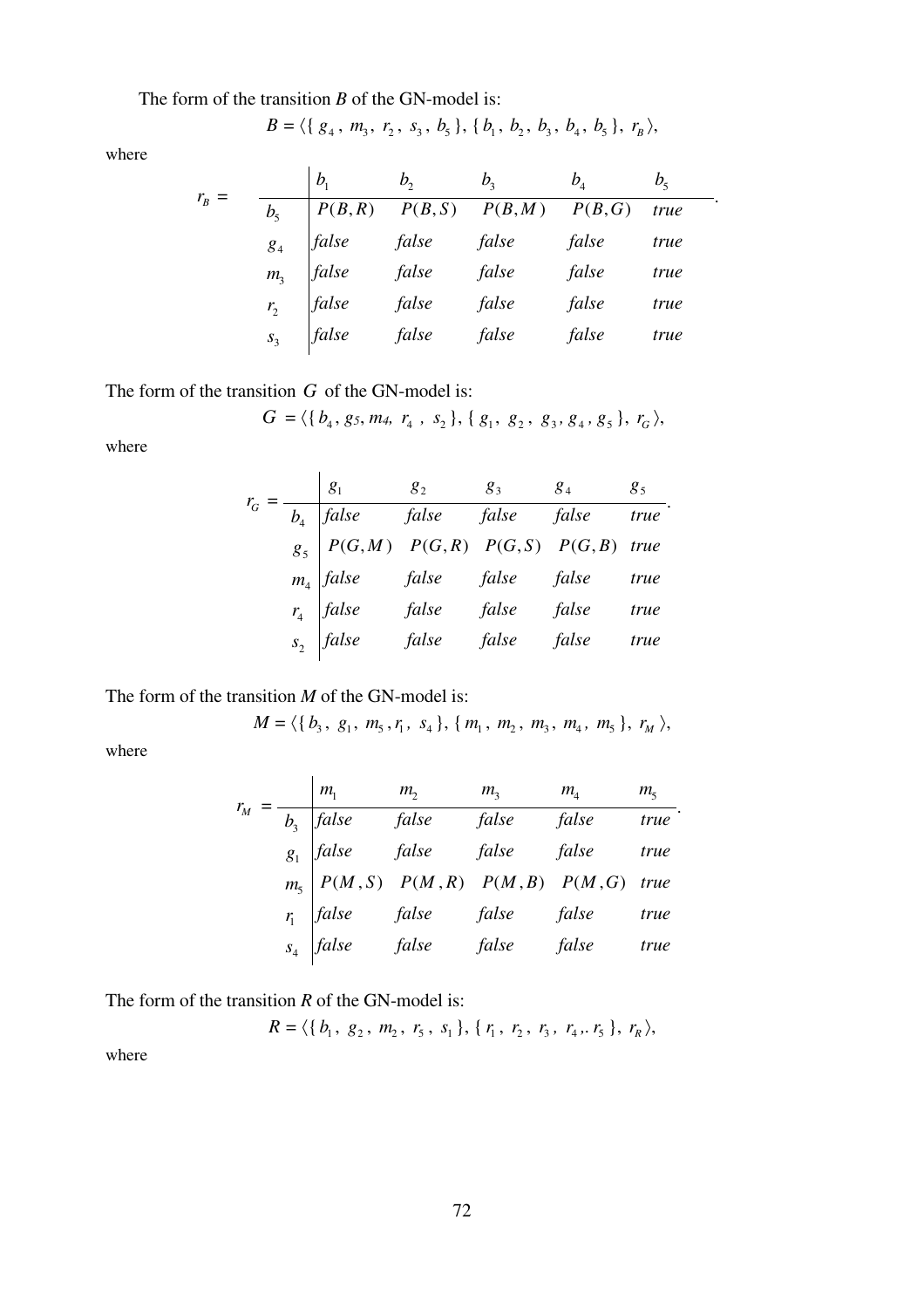|  |       | $r_{3}$                                                                                                                                                                                                                                                               | $r_{\rm A}$ | $r_{\varsigma}$ |
|--|-------|-----------------------------------------------------------------------------------------------------------------------------------------------------------------------------------------------------------------------------------------------------------------------|-------------|-----------------|
|  | false |                                                                                                                                                                                                                                                                       |             |                 |
|  |       |                                                                                                                                                                                                                                                                       |             |                 |
|  |       |                                                                                                                                                                                                                                                                       |             |                 |
|  |       |                                                                                                                                                                                                                                                                       |             |                 |
|  |       | $\begin{array}{ccc} b_1 & false & false & false & false & false & true \ g_2 & false & false & false & false & true \ m_2 & false & false & false & false & true \ r_5 & P(R,S) & P(R,B) & P(R,M) & P(R,G) & true \ g_1 & false & false & false & true \ \end{array}$ |             |                 |

.

.

Finally, the form of the transition *S* of the GN-model is:

 $\mathbf{r}$ 

$$
S = \langle \{b_2, g_3, m_1, r_1, s_5\}, \{s_1, s_2, s_3, s_4, s_5\}, r_s \rangle,
$$

where

|  |                            |       | $S_3$ | $S_4$                                                                                        | $S_5$ |
|--|----------------------------|-------|-------|----------------------------------------------------------------------------------------------|-------|
|  | false                      | false | false | false                                                                                        | true  |
|  | $g_3$ false<br>$m_1$ false | false | false | false                                                                                        | true  |
|  |                            | false | false | false                                                                                        | true  |
|  | $r_1$ false                | false | false | false                                                                                        | true  |
|  |                            |       |       | $S_5$ $\left[\begin{array}{ccc} P(S,R) & P(S,G) & P(S,B) & P(S,M) & true \end{array}\right]$ |       |
|  |                            |       |       |                                                                                              |       |

The proposed model may be used as a foundation for the development of information system encompassing the CTHs in Europe. Every national transfusion centre has a database with information with information regarding the donors, their health status and additional data, which data are protected in accordance with the regulations in the specific countries. Some of these data – however can be made public, like for instance, availability of blood which may be provided to systems in neighboring countries. The public data may be then processed using data mining tools. Places  $b_5$ ,  $g_5$ ,  $m_5$ ,  $r_5$ ,  $s_5$  in the proposed model correspond to the work of CTHs in the individual countries. The processes which occur in them are described in detail [9]. Thus, the proposed model may be made more detailed by adding specific information pertaining to the individual countries.

#### **3 Conclusion**

The so proposed GN-model is the first simplest model, providing the interconnection between the five national CTH on the Balkans. In the future the model may be refined in different directions when there is a positive response for collaboration by a given country. Based on this the most rational course of action is to send an initial request to all countries. If a negative response is received by all, a courteous thankful reply should be sent back to all parties. If a positive response is received from more than one country, the country the blood components would be taken from may be chosen based on the transport options and patient needs.Nowadays intelligent systems can be found in areas as diverse as robotics, automotive, chemical processes, civil infrastructure, energy, healthcare, manufacturing, transportation, entertainment, and consumer appliances.